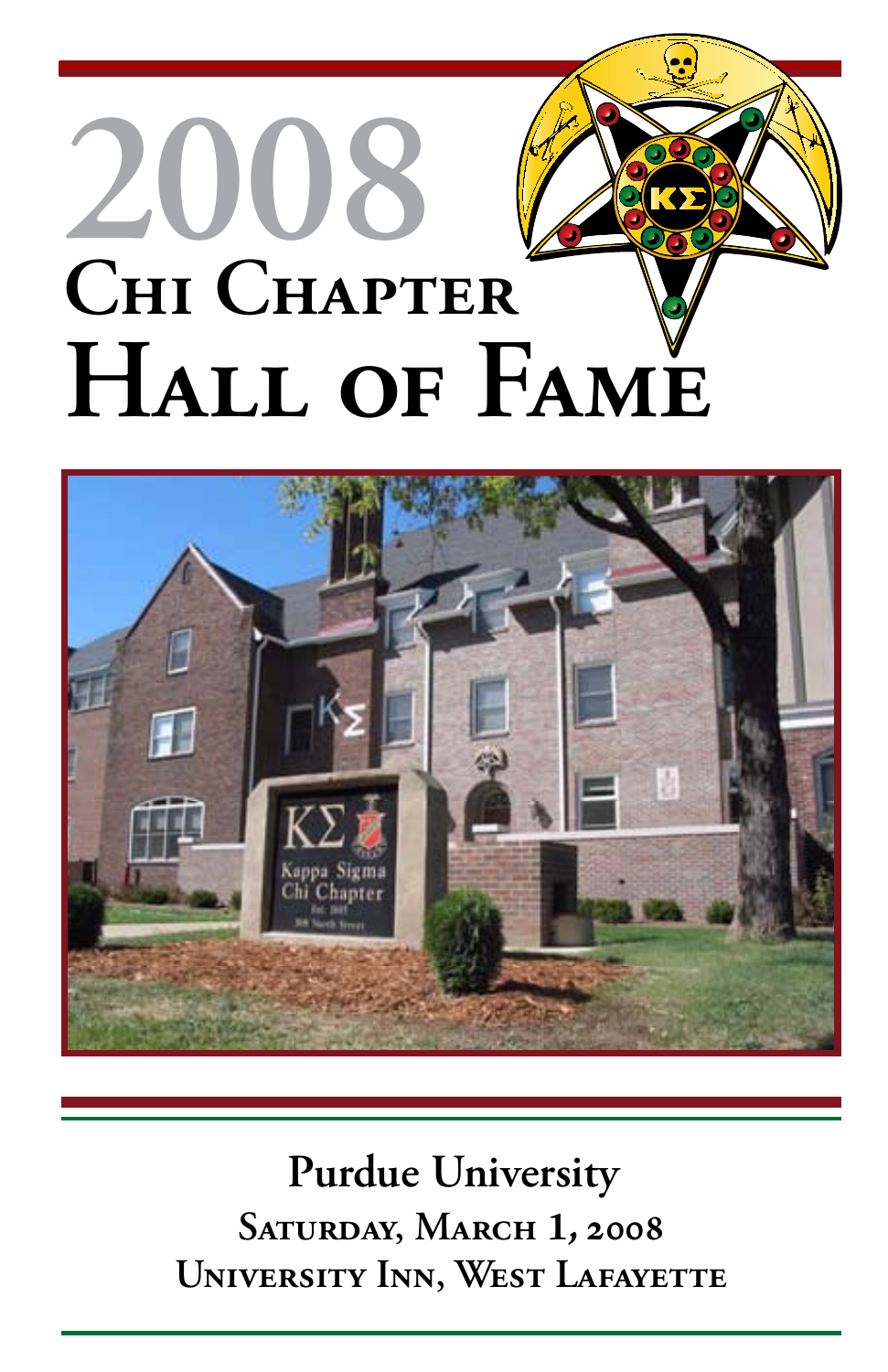# **welcome.....**

# **To the 12th annual Hall of fame & Man of the Year Induction ceremony**

The 12<sup>th</sup> Annual Chi Chapter Hall of Fame Awards are presented by the Chi Chapter of Kappa Sigma Fraternity at Purdue University. Conceived as a means of honoring our alumni for outstanding achievements and service, this award has become an integral part of our tradition here at Chi Chapter.

Kappa Sigma is a national fraternity with great pride and a tradition of excellence that our many distinguished alumni have served to enhance throughout the years. Since its founding in 1885, Chi Chapter has seen many brothers rise to positions of prominence.

Congratulations to those who have been awarded this honor!

**This year's Hall of Fame inductees are: Joel Bates '53 Roger Mayes '66** 

> **Chi Chapter Man of the Year: Mike Griffin '90**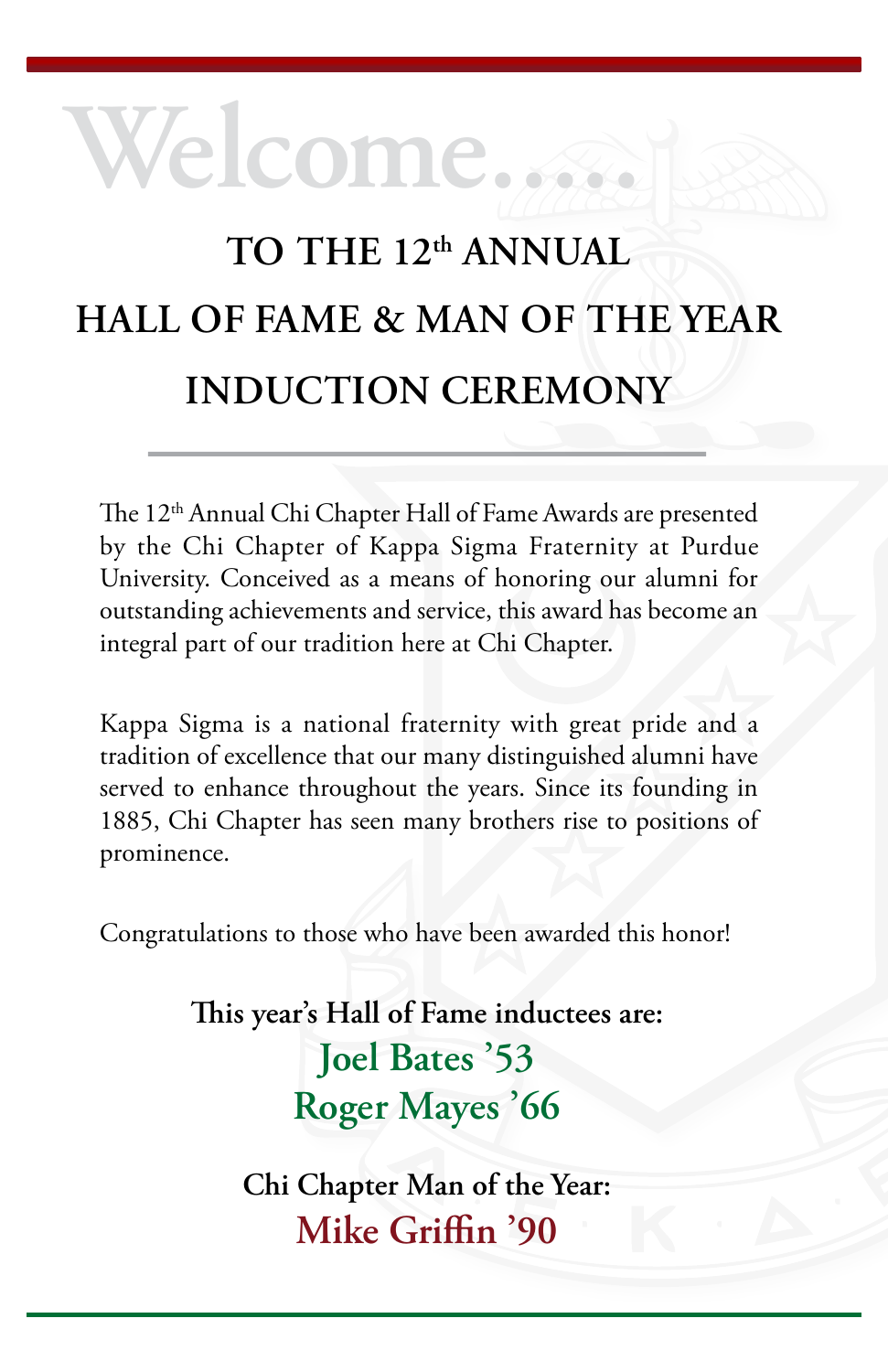# **Program**

#### **Welcome**

*Master of Ceremonies Mike Galt '82*

#### **Grace**

*Reverend Pamela W. Mayes*

**Undergraduate Recognition Scholarships** *Educational Foundation President Lloyd Zickert '45*

**Introduction of Alumni Leaders**

Educational Foundation Board House Board of Directors Alumni Committee (AAA's) *Mike Galt '82*

### **State of the Chi Chapter House Association**

*House Board President Doug Kowert '60*

**State of the Chapter** *Grand Master Andrew Branum '05*

**Hall of Fame Induction**

**Joel Bates '53 Roger Mayes '66**

**Chi Chapter Man of the Year Mike Griffin '90**

#### **Closing**

*Master of Ceremonies Mike Galt '82*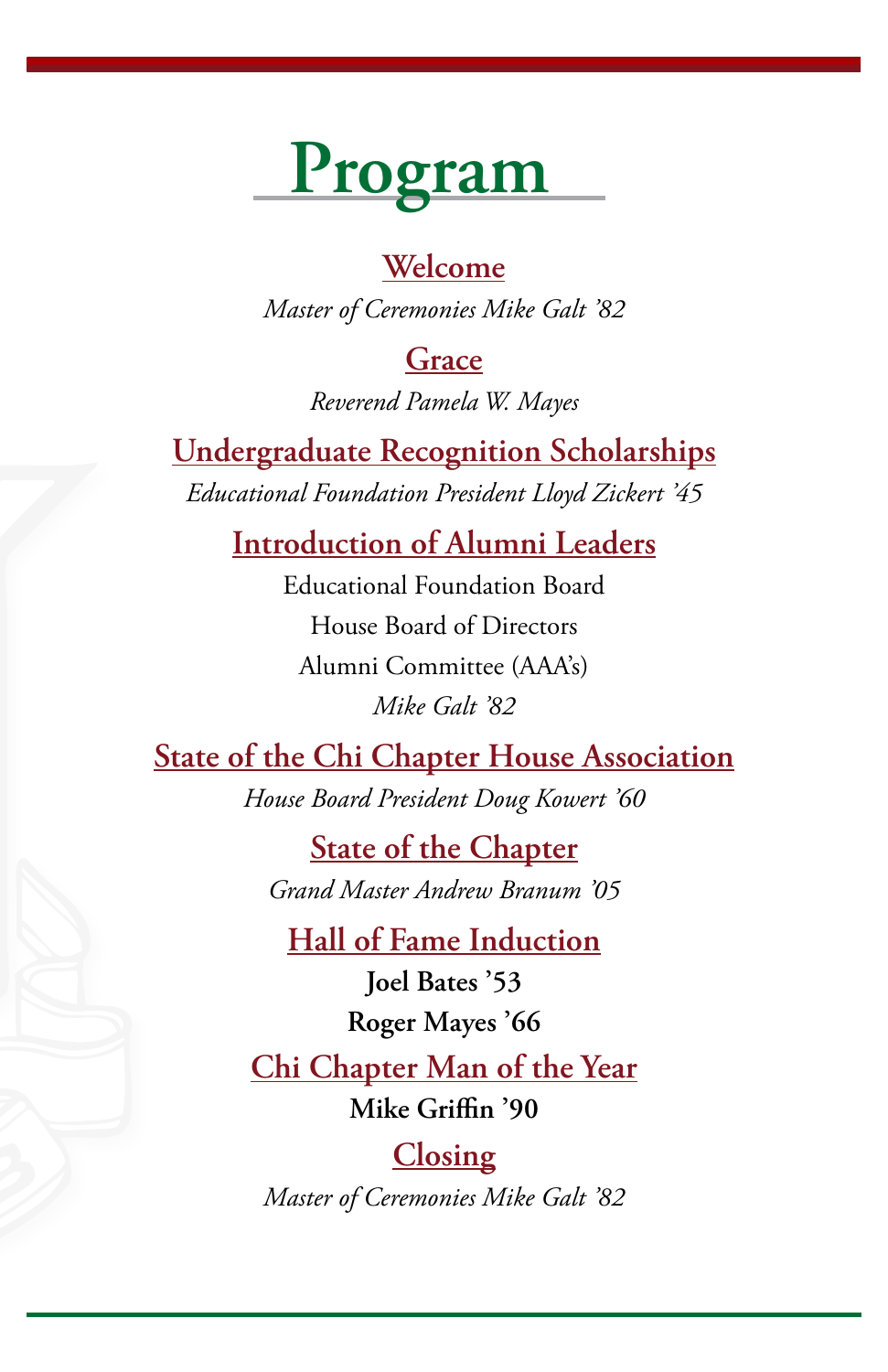



Chi Chapter and Kappa Sigma have held an important place in the heart of Brother Joel Bates '53 for 55 years now.

Fifty five years ago, Joel pledged Chi Chapter. The "fraternity sonny" of Joe Harshman '48 was extremely active as an undergraduate, taking advantage of the opportunities Chi and Purdue provided him. He served Chi as Grand Master, Social Chairman, Rush Chairman, as Editor of the Chi Agitator, and as Song Leader of the Chi chorus that finished 3rd in the all campus sing in 1956. He also represented Kappa Sigma on the Inter-Fraternity Council and as a representative at the Grand Conclave, 1955, in Lookout Mountain, TN.

When not busy in one of his roles at Chi, Brother Bates was also recognized by Chi Epsilon, national civil engineering honorary, as well as Scabbard & Blade, a military honorary. He received the Purdue Order of Military Merit, was Best Cadet at ROTC Summer Camp, and, finally, Co-Chair of the Big 10 IFC-Panhellenic Conference in 1956.

After graduation, and a six month stint in the United States Army, Joel went to work for Esso Standard Oil Co. in 1956. He received a Teagle Scholarship from Esso and went back to school – this time at Cornell- to earn his M.B.A.

His career track followed many paths. Brother Bates spent time with Westinghouse Electric Corp in the Transportation Division; with Gerald D. Hines Interests, Houston, as a project developer; Vice President and General Manager for Hawker Siddeley Power Engineering in Houston. He also served as the VP of Corporate Development for Brown & Root, Inc before going to work with ExxonMobil Power, where he led development of a 750 mw power generation project in the U.K. In 2001 he retired from ExxonMobil Power as a vice president.

An alumnus of Chi and Purdue, he's been a life member of the Purdue Alumni Association, a member of the President's Council, the Griffin Society, and attended his 50th Class Reunion Celebration. He's also been a loyal supporter of Chi and the building fund. He'd like to give back more frequently to the chapter's annual homecoming festivities.

Brother Bates has also been involved with his church – including launching a church sponsored program in 2002 offering job search skills development for those who had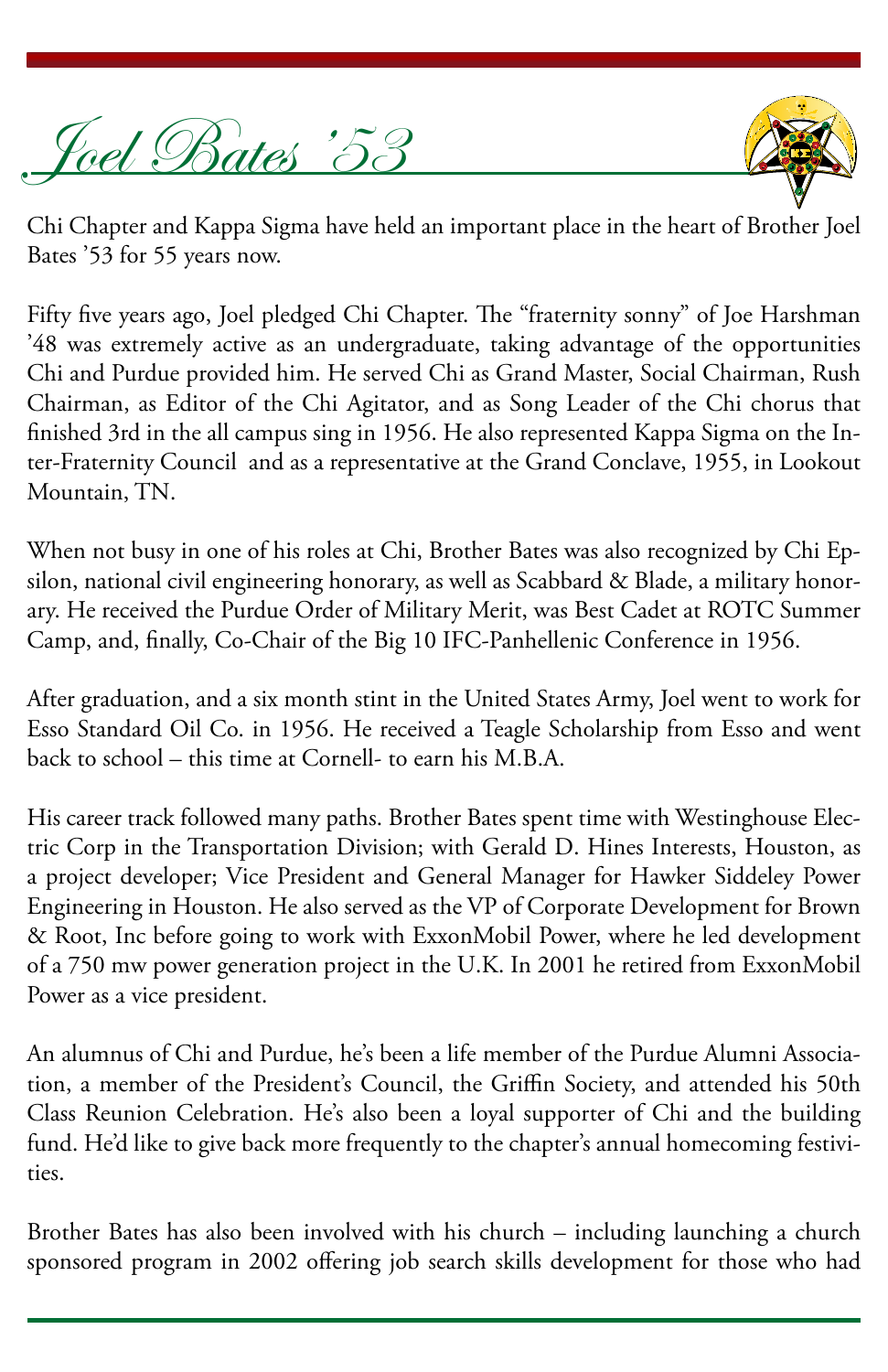been either laid off or downsized. Almost 200 have gone through this no cost program to date and are working.

"Chi and Kappa Sigma mean a great deal to me. I have a lifetime of great memories, many long term friends, was provided countless leadership opportunities and challenges, and have a place we can always come back to. We must keep Chi strong to carry on the brotherhood!"

Roger Allen Mayes '66

Brother Roger Allen Mayes '66 has a resume that gives new meaning to the word "impressive." Currently serving as the Director of Education Programs for the Idaho National Laboratory, he has over 31 years of experience working with the United States Department of Energy and its facilities. In his current capacity, he coordinates the continuing undergraduate and graduate education of INL employees, manages 250 interns per year in order to give them experience in the rapidly advancing field of nuclear science, and helps maintain close ties between INL and a number of universities nationwide. In the past, as Director of the ES&H Division at the Department of Energy's Chicago Operations Office, he juggled such diverse responsibilities as nuclear and reactor safety, industrial hygiene, fire protection, environmental compliance, and radiation protection.

Despite his heavy workload, Mayes manages to devote a great amount of time to volunteer work: he chaired a capital expansion campaign at the historic First Presbyterian Church in Idaho Falls, annually helps collect and deliver food and Christmas gifts to over 400 needy families, and is managing the Eastern Idaho Technical College scholarship fund drive. He is married to the Rev. Pamela W. Mayes, and they have two children: John Ferree, age 29 (wife Kelly), and Christopher Ferree, age 27.

Brother Mayes spent quite a bit of time at Purdue, where he received his B.S. in biology, his M.S. in radiological sciences, and his Ph.D. in environmental sciences. His memories of Purdue are centered around his involvement with the Chi chapter, where he served as a House Manager and member of the go-cart crew.

When asked, he has this to say about his brothers: "My experiences at Chi were among the most meaningful of my life in terms of the brotherhood and long-lasting relationships with many of my pledge brothers. Even today when groups of us are able to get together at Homecoming or other events, the distance and the years are quickly forgotten and it feels as though we are still as close as when we were living in the house together."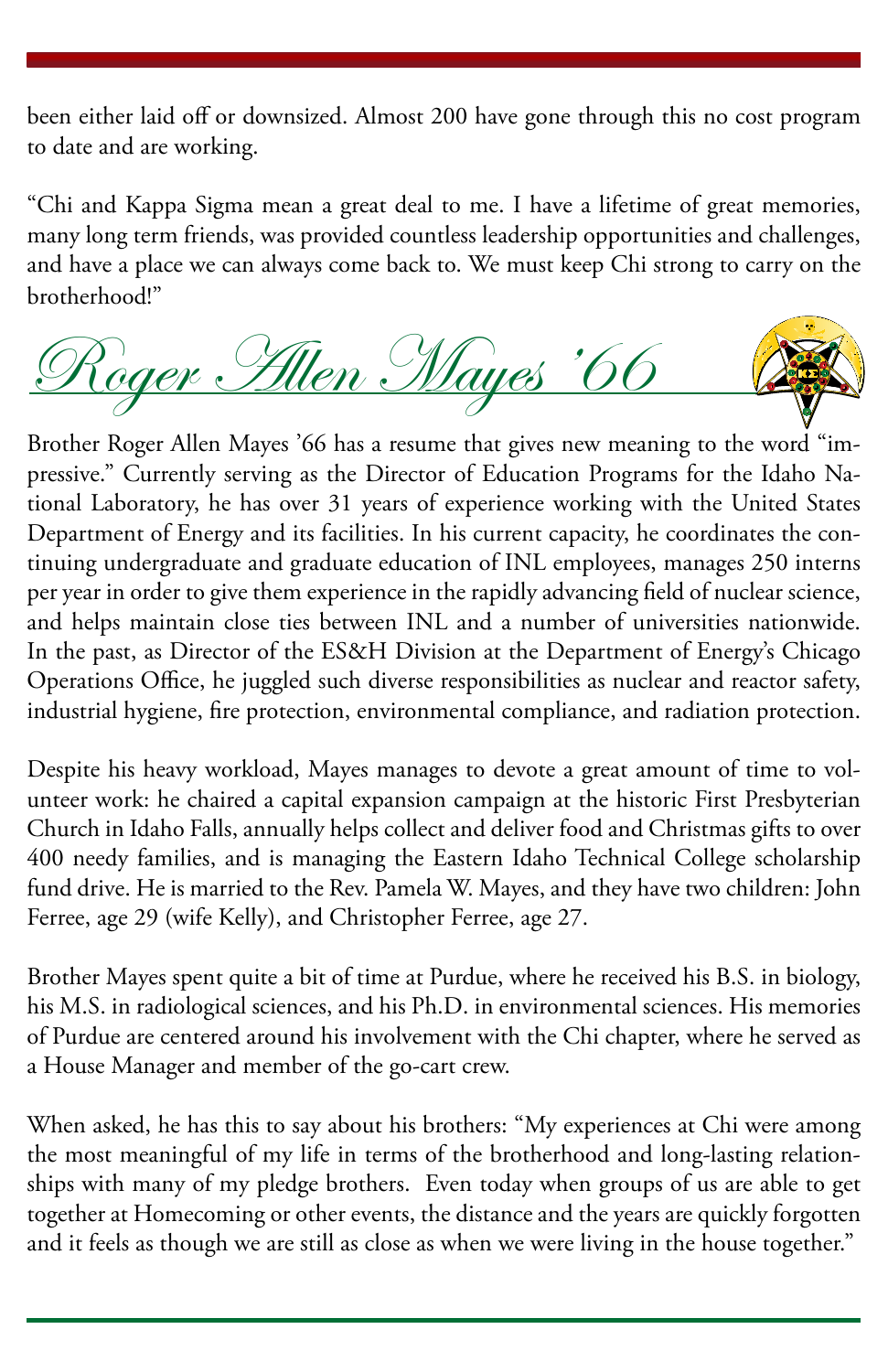

Brother Mike Griffin '90 has been committed to Kappa Sigma since his initiation.

As an undergraduate, Brother Griffin served as Rush Chair for two semesters and held the position of Grand Master of Ceremonies. Following his graduation in 1996, he married Stephanie and embarked on a career in sales. He spent time with newspaper advertising for the Lafayette Journal and Courier, as well as the Indianapolis Star. He then moved into natural gas sales and marketing for Cinergy and ProLiance Energy.

Mike summed up his years in sales rather succinctly, "I was salesperson of the month a bunch of times. It wasn't very interesting, really. Most significantly I made lots of money for other people. I'm much happier in my current position!"

Brother Griffin is President of BGBB, Inc, and owner/operator of Southport Dairy Queen. He is also the plumber, grill cook, and camp counselor.

Mike and Stephanie have two children, daughter Megan, 7, and son Michael, 4. "Both are charming and wonderful beyond expression," beams the proud father.

Even when he was working hard chasing down sales leads or up to his elbows in Oreo Cookie Blizzard orders, Mike has always made time for Kappa Sigma.

As an alumnus Brother Griffin has served as both Assistant Alumnus Advisor and Alumnus Advisor to Chi Chapter, DGM Indiana District from 1996-2001, Alumnus Advisor to Alpha-Pi Chapter, Vice President of the Beta-Theta House Corporation, President Chi House Corporation, and as incorporator and Treasurer of the Chi Educational Foundation. In 2007 Mike received an Outstanding Alumnus Advisor Award at Kappa Sigma Grand Conclave.

Brother Griffin is also a 2004 inductee into the Chi Chapter Hall of Fame.

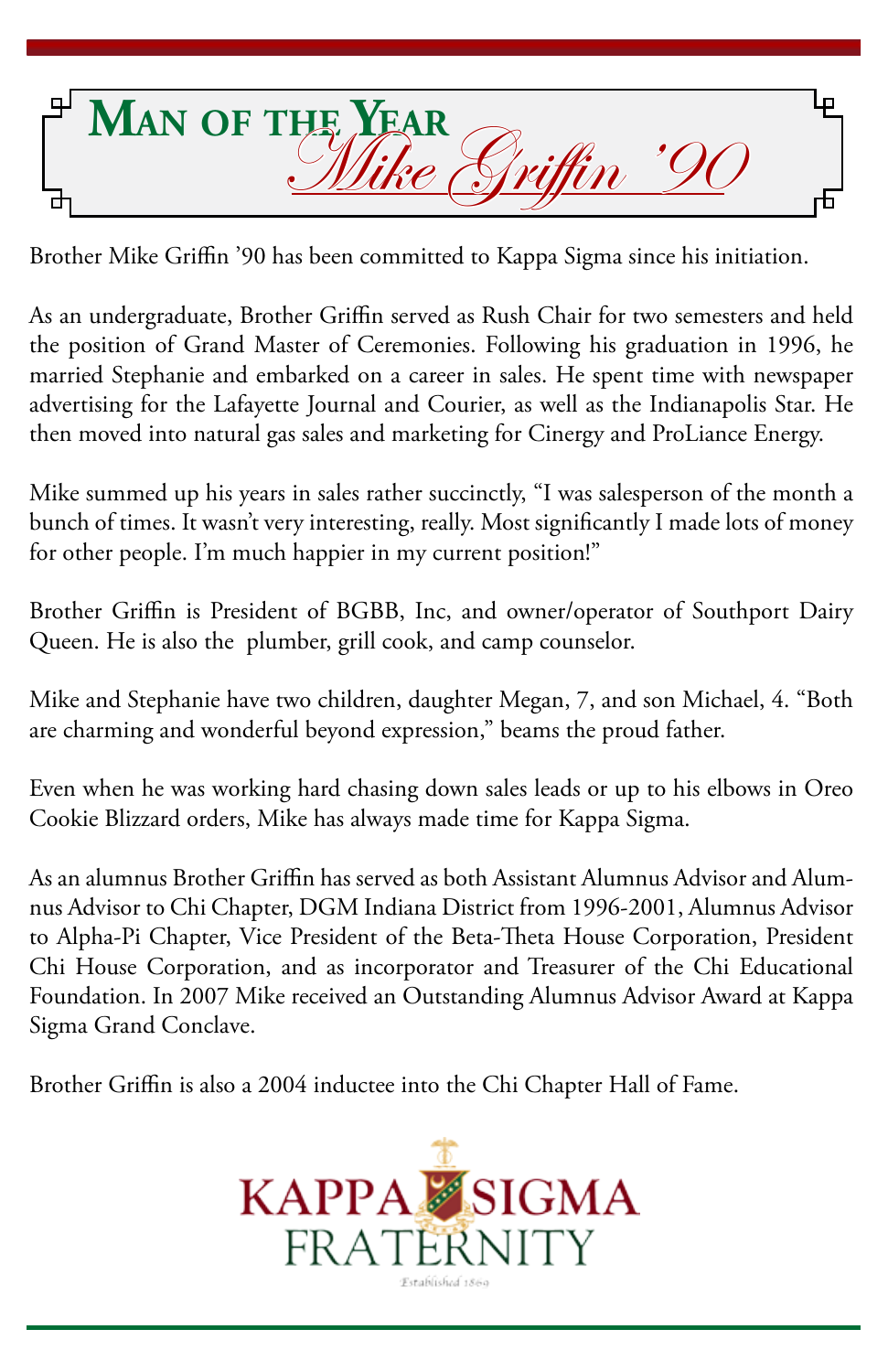## *Men of the Year*

௶ Joseph Harshman '48 Scott French '81 & Mike Galt '82 Robert Sorensen '60 Doug Kowert '60

đ

Lр Eric Wenaas '59 Jim Milner '79 Joseph Harshman '48 (posthumously) Stuart Williams '00

市

**2008 Mike Griffin '90**

|              |                                                                                                         | Hall of Fame |                                                                                                                                                                                                                                                                                                                                                                 |  |
|--------------|---------------------------------------------------------------------------------------------------------|--------------|-----------------------------------------------------------------------------------------------------------------------------------------------------------------------------------------------------------------------------------------------------------------------------------------------------------------------------------------------------------------|--|
| 2008<br>2007 | Joel Bates'53<br>Roger Mayes'66<br>Dean Spencer'53<br>Dale Kramer'58                                    |              | Walt Richey'54<br>Bruce Storm '56<br>Eric Wenaas'59<br>Michael Zachary '67                                                                                                                                                                                                                                                                                      |  |
| 2006         | Frank Caputo'66<br>Charles Aldag'52<br>Sam Smith '58<br>David Robinson'68<br>Don Dunbar'81              | 1998         | Michael Eskew'68<br>Jan King'68<br>John Feinler '47<br>Jack Houston '50<br>Kenneth Appel'54<br>Robert Schweikher'55<br>Alan Crebo'60<br>Walter Myers'61<br>Ronald Yara'66<br>Steven Beering'85<br>Elmer Oliphant'11<br>George Goodwin'27<br>James Hill'31<br>George Burnell'33<br>Robert Keim'39<br>Byron Anderson'45<br>Lloyd Zickert'45<br>Richard Freeman'47 |  |
| 2005         | Mike Gray'54<br>Dwight Abbott'55<br>Bob Worrell'66<br>Jeff Minner'81                                    |              |                                                                                                                                                                                                                                                                                                                                                                 |  |
| 2004         | Allen Dickason '70<br><b>Bradley Edwards</b> '83<br>Michael Griffin '90                                 | 1997         |                                                                                                                                                                                                                                                                                                                                                                 |  |
| 2003<br>2002 | Ben Mottleson '45<br>Daniel Evans '49<br>Charles Benner'66<br>David Derrick'66<br>Samual Rich Tiller'83 |              |                                                                                                                                                                                                                                                                                                                                                                 |  |
| 2001         | Gene Grotnes'48<br>Bill Schulenberg'48<br>John Haimbaugh'52<br>John McCammon'62                         |              | Robert Covalt'50<br>Walt Houston '51<br>Jerry Albrecht'54<br>Gordon Binder'54                                                                                                                                                                                                                                                                                   |  |
| 2000         | Robert Jones'61<br>Charles Marshall'61<br>John Prentice'66                                              |              | Kenneth Bishop'54<br>Daniel Meyer'55<br>Russell Maier '56                                                                                                                                                                                                                                                                                                       |  |
| 1999         | Robert Landis'30<br>James Hunter'54                                                                     |              | William Topercer'58<br>Robert Sorensen'60<br>Steven Springer'67                                                                                                                                                                                                                                                                                                 |  |